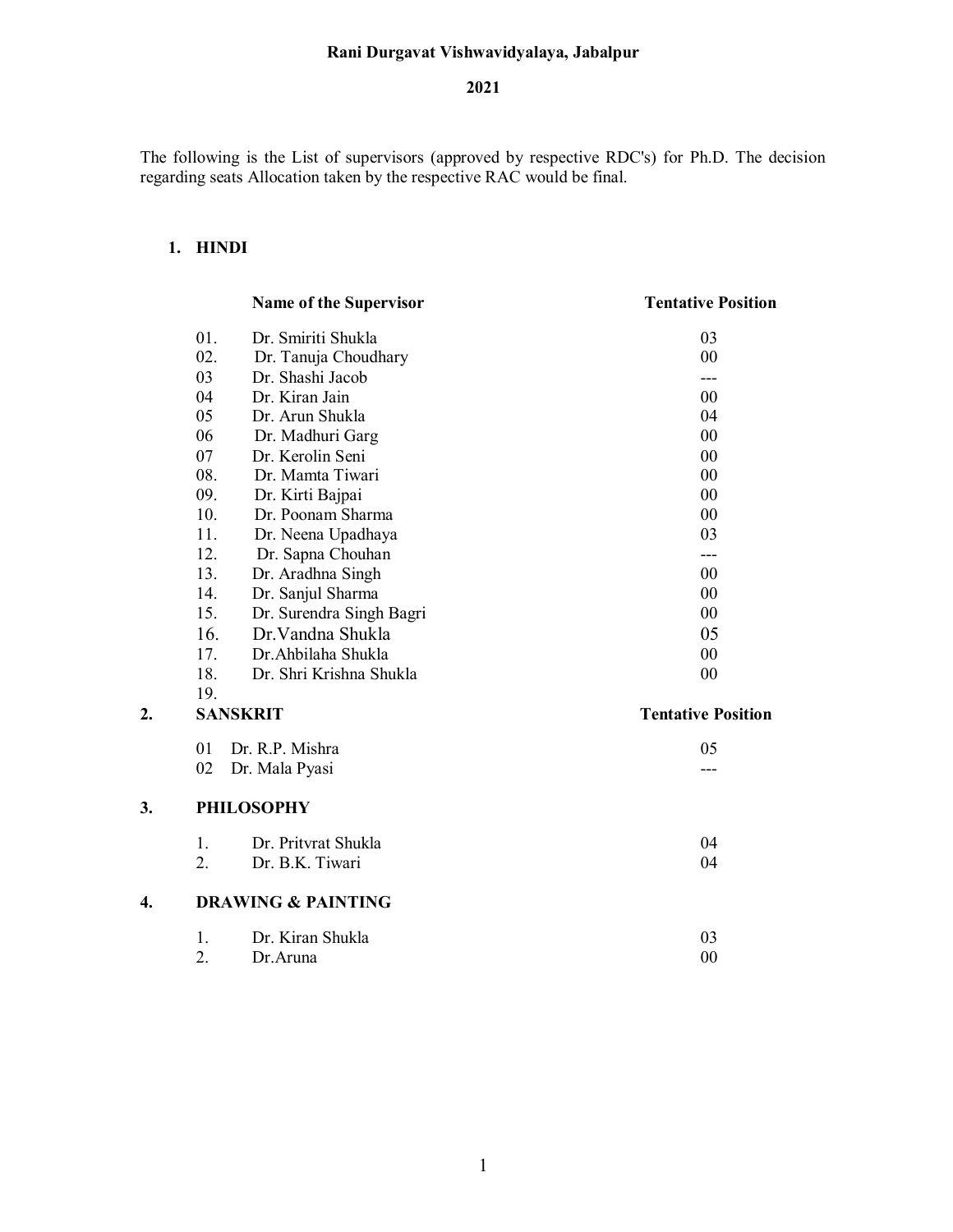|     | 1.       | Dr. S.K. Pahwa                         | 02     |
|-----|----------|----------------------------------------|--------|
|     | 2.       | Dr. Vinod Mishra                       |        |
|     | 3.       | Dr. Shubangi Dhagat                    | 04     |
|     | 4.       | Dr. Adhikesh Rai                       | 06     |
|     | 5.       | Dr. N.C. Tripathi                      | 00     |
|     | 6.       | Dr. S.M. Dwivedi                       |        |
|     | 7.       | Dr. Shaliesh Jain                      |        |
|     | 8.       | Dr. R.K. Gupta                         |        |
|     | $9$ .    | Dr. A.K. Marathe                       | 02     |
|     | 10.      | Dr. Sanjay Tiwari                      |        |
|     | 11.      | Dr. H.N. Mishra                        |        |
|     | 12.      | Dr. R.K. Acharya                       |        |
|     | 13.      | Dr. Pushpa Ramesh                      | $00\,$ |
|     | 14.      | Dr. Chitra Rai                         | 02     |
|     | 15.      | Dr. Sapna Chawala                      | 04     |
|     | 16       | Dr. Richa Malviya                      |        |
|     | 17.      | Dr. Atul Dubey                         |        |
|     | 18.      | Dr. Nupoor Nikhil Deshkar              | 03     |
|     | 19.      | Dr. Manhendra Kumar Jain               |        |
|     | 20<br>21 | Dr. Shapna Sharma<br>Dr. P.S. Katulksr | 00     |
|     | 22.      | Dr. Seema Patariya                     | ----   |
|     | 23.      | Dr. Sunil Kumar Deshpande              | 02     |
|     | 24       | Dr. Smriti Khurasia                    | 00     |
|     | 25.      | Dr. (Mrs) Aruna Pathak                 | $00\,$ |
|     | 26.      | Dr.Ashok Soni                          | 00     |
|     | 27       | Dr.S.K. Bajpai                         | 00     |
|     | 28       | Dr. Neeta Deepawre                     |        |
|     | 29       | Dr. Sanjeev Kumar Choubey              |        |
| 06. |          | <b>APPLIED ECONOMICS</b>               |        |
|     | 01.      | Dr. Pankaj Jaiswal                     |        |
|     | 02.      | Dr. Ashish Mishra                      | 01     |
|     | 03.      | Dr. Narendra Shukla                    |        |
|     | 04.      | Dr. S.K. Deshpande                     |        |
|     | 05.      | Dr. Vipin Chand Rai                    | 02     |
|     | 06.      | Dr. C.K. Chouksey                      |        |
|     | 07.      | Dr. Gyanendra Tripathi                 | 02     |
|     | 08.      | Dr. D.B. Kosta                         | 01     |
|     | 09.      | Dr. Tarun Bajpai                       | 01     |
|     | 10.      | Dr. R.K. Gautam                        |        |
|     | 11.      | Dr. Nandini Bharil                     | 05     |
|     | 12.      | Dr. Ujjawal Kharpate                   | 02     |
|     | 13.      | Dr. Shakti Prathaban                   | 03     |
|     | 14.      | Dr. Neeraj Kesawani                    |        |
|     | 15.      | Dr. Sanjay K. Khare                    |        |
|     | 16.      | Dr. Smriti Khurasiya                   | 00     |
|     | 17.      | Dr. Aruna Pathak                       | 00     |
|     | 18.      | Dr. Sunil K. Bajpai                    | 00     |
|     | 19.      | Dr. Jitendra Kumar Yadav               |        |
|     | 20.      | Dr.Dilip Singh Hazari                  |        |
|     | 21.      | Dr. Rupendra Ku. Gautam                | 04     |
|     |          |                                        |        |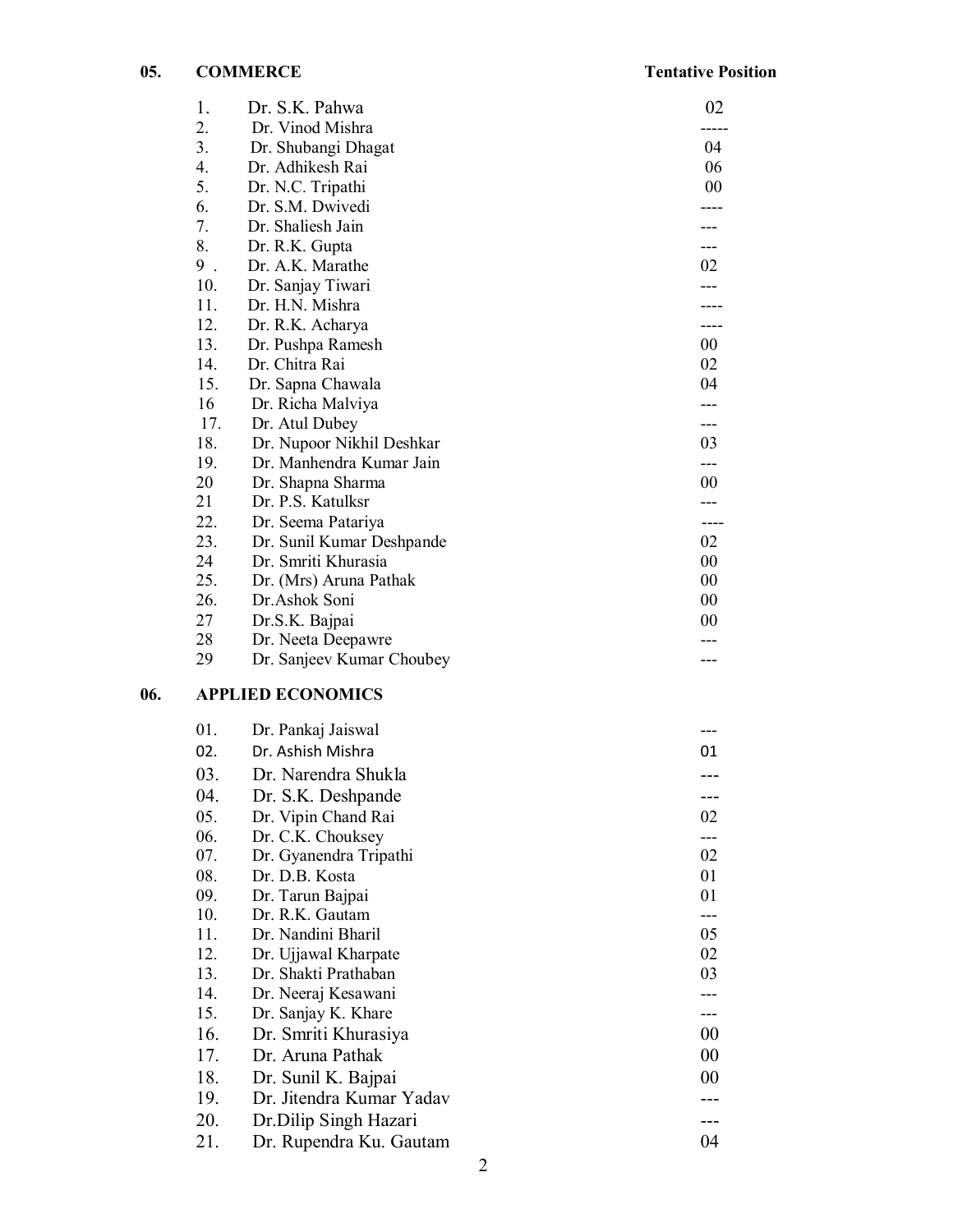# **07. MANAGEMENT Tentative Position**

| 01. Dr. S.K. Choubey       |    |
|----------------------------|----|
| 02. Dr. S.M. Dwivedi       |    |
| 03. Dr. Narendra Shukla    | 01 |
| 04. Dr. Ashish Mishra      | 00 |
| 05. Dr. Atul Dubey         | 03 |
| 06. Dr. Ashish Sharma      | 02 |
| 07. Dr. Amit Gupta         | 04 |
| 08. Dr. Gyanandre Tripathi | 00 |

## **08. LAW**

| 01. Dr. Divya Chansoria |  |
|-------------------------|--|
| 02. Dr. Mamta Rao       |  |

## **09. PHYSICS**

**10.** 

| 01. | Dr. P.K. Khare           | (Position indicated in Electronics also) | 03 |
|-----|--------------------------|------------------------------------------|----|
| 02. | Dr. Rakesh Bajpai        | (Position indicated in Electronics also) | 02 |
| 03. | Dr. N.K. Pandey          | (Position indicated in Electronics also) | 02 |
| 04. | Dr. P. Mor               | (Position indicated in Electronics also) | 02 |
| 05. | Dr. Ravi Katare          |                                          | 03 |
| 06. | Dr. Kallol Das           |                                          |    |
| 07. | Dr. Sanjay Kumar Awasthi |                                          | 02 |
| 08. | Dr. Shashi R. Kurariya   |                                          |    |
| 09. | Dr. Rajendra Kurariya    |                                          | 01 |
| 10. | Dr. M.K.Richharya        |                                          |    |
| 11. | Dr. R. S. Chandok        |                                          |    |
| 12. | Dr. S.K. Dubey           |                                          |    |
|     |                          |                                          |    |
|     | <b>ELECTRONICS</b>       |                                          |    |
|     |                          |                                          |    |

| 01. Dr. Rakesh Bajpai | $---$ |
|-----------------------|-------|
| 02. Dr. P.K. Khare    | 03    |
| 03. Dr. N.K. Pandey   | $---$ |
| 04. Dr. P. Mor        |       |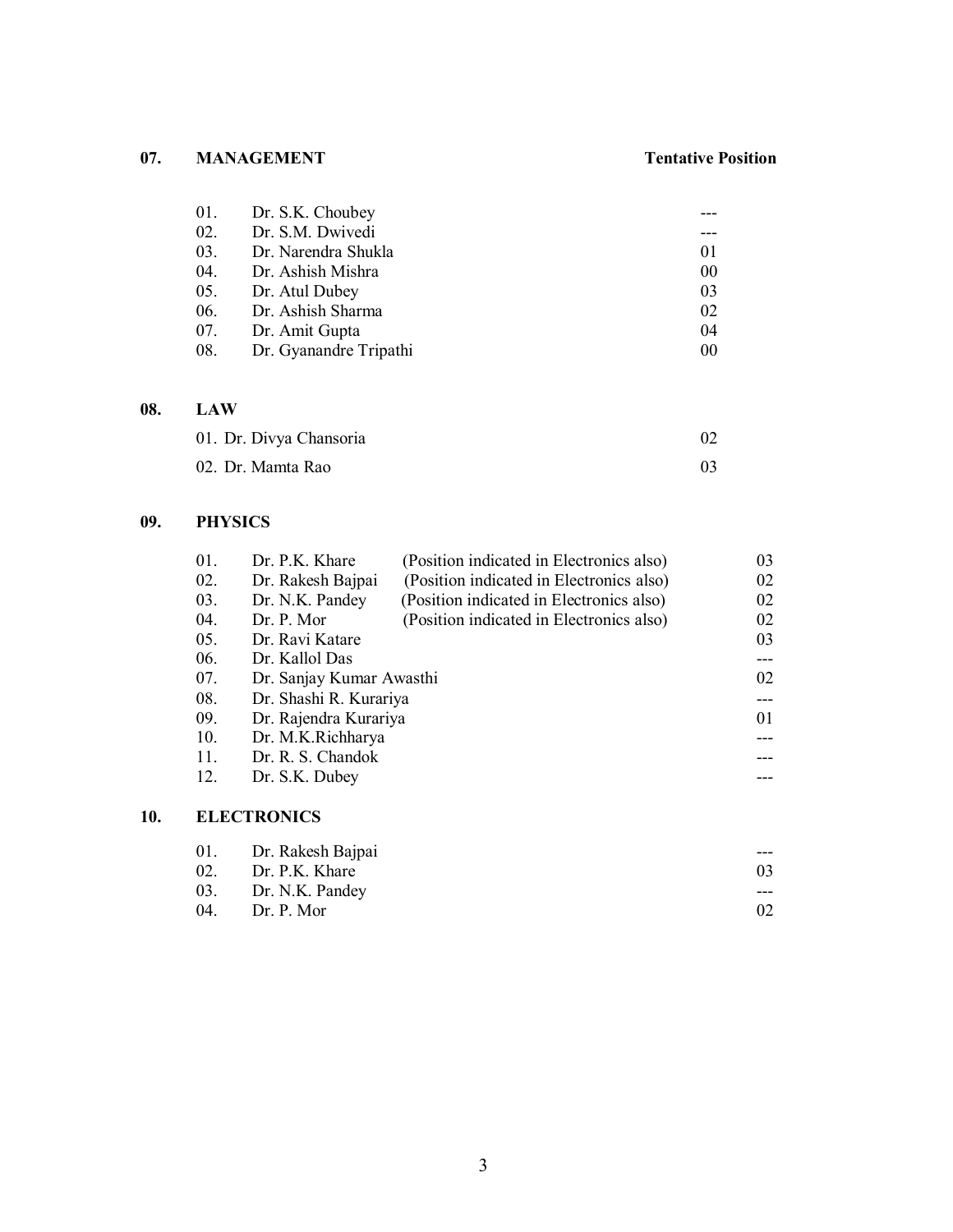|     | 01.    | Dr. A.K. Bajpai            |    |
|-----|--------|----------------------------|----|
|     | 02.    | Dr. S.K. Bajpai            | 03 |
|     | 03.    | Dr. Anjali Bajpai          | 00 |
|     | 04.    | Dr. B.K. Singh             |    |
|     | 05.    | Dr. Arun Kakkar            | 02 |
|     | 06.    | Dr. Jaya Bajpai            | 02 |
|     | 07.    | Dr. P. Gour                |    |
|     | 08.    | Dr. S.N. Shukla            |    |
|     | 09.    | Dr. Majula Bajpai          |    |
|     | 10.    | Dr. Shika Saxena           |    |
|     | 11     | Dr. Anjali D' Souza        | 01 |
| ۰   | 13     | Dr. Sutapa Roy             | 02 |
| 12. |        | <b>POLITICAL SCIENCE</b>   |    |
|     | $01$ . | Dr. Ram Shankar            |    |
|     | 02.    | Dr. Vivek Mishra           | 05 |
|     | 03.    | Dr. S.K. Rai               |    |
|     | 04.    | Dr. Ranjana Mishra         | 02 |
|     | 05.    | Dr. Sulekha Mishra         | 02 |
|     | 06.    | Dr. Rashmi Tandan (Mishra) |    |
|     | 07.    | Dr. Sandhya Pandey         |    |
|     | 08     | Dr. Jayshree Dixit         |    |
|     | 09     | Dr. Pravesh Kumar Pandey   |    |
|     | 10.    | Dr. Purnima Sharma         |    |
|     | 11.    | Dr. Chitra Prabhat         |    |
|     | 12.    | Dr. Vishwas Patel          |    |
|     |        |                            |    |

## **13. GEOGRAPHY**

| $01$ .                           | Dr. Kamlesh Mishra        |    |
|----------------------------------|---------------------------|----|
| $02_{\scriptscriptstyle{\perp}}$ | Dr. Lokesh Shrivastava    | 04 |
| 03.                              | Dr. Seema Dwivedi         | 00 |
| 04.                              | Dr. Ritu Rani             | 02 |
|                                  | 05. Dr. Bhupendra Tembhre | 00 |
|                                  | 06. Dr. A.C. Tiwari       | 00 |
|                                  | 07. Dr. Rajeev Koshal     | 00 |
|                                  | 08. Dr. B.N. Tripathi     | 00 |
|                                  | 09. Dr. A.L. Mahobia      |    |
|                                  | 10. Dr. Jagaatram Jhariya |    |
|                                  | 11. Dr. S.K. Upreliya     |    |

# **14. ECONOMICS Tentative Position**

| 01. Dr. A.D.N. Bajpai (On Lien) |    |
|---------------------------------|----|
| 02. Dr. S.K. Choubey            | 04 |
| 03. Dr. N.G. Pendse             | 03 |
| 04. Dr. Narendra Shukla         | 00 |
| 05. Dr. Narendra Kosti          | 04 |
| 06. Dr. Umesh Kumar Dubey       | 00 |
| 07. Dr. Geeta Pathak            |    |
| 08. Dr. Sadhana Shrivastava     |    |
| 09. Dr. Sanjay Shrivastava      |    |
|                                 |    |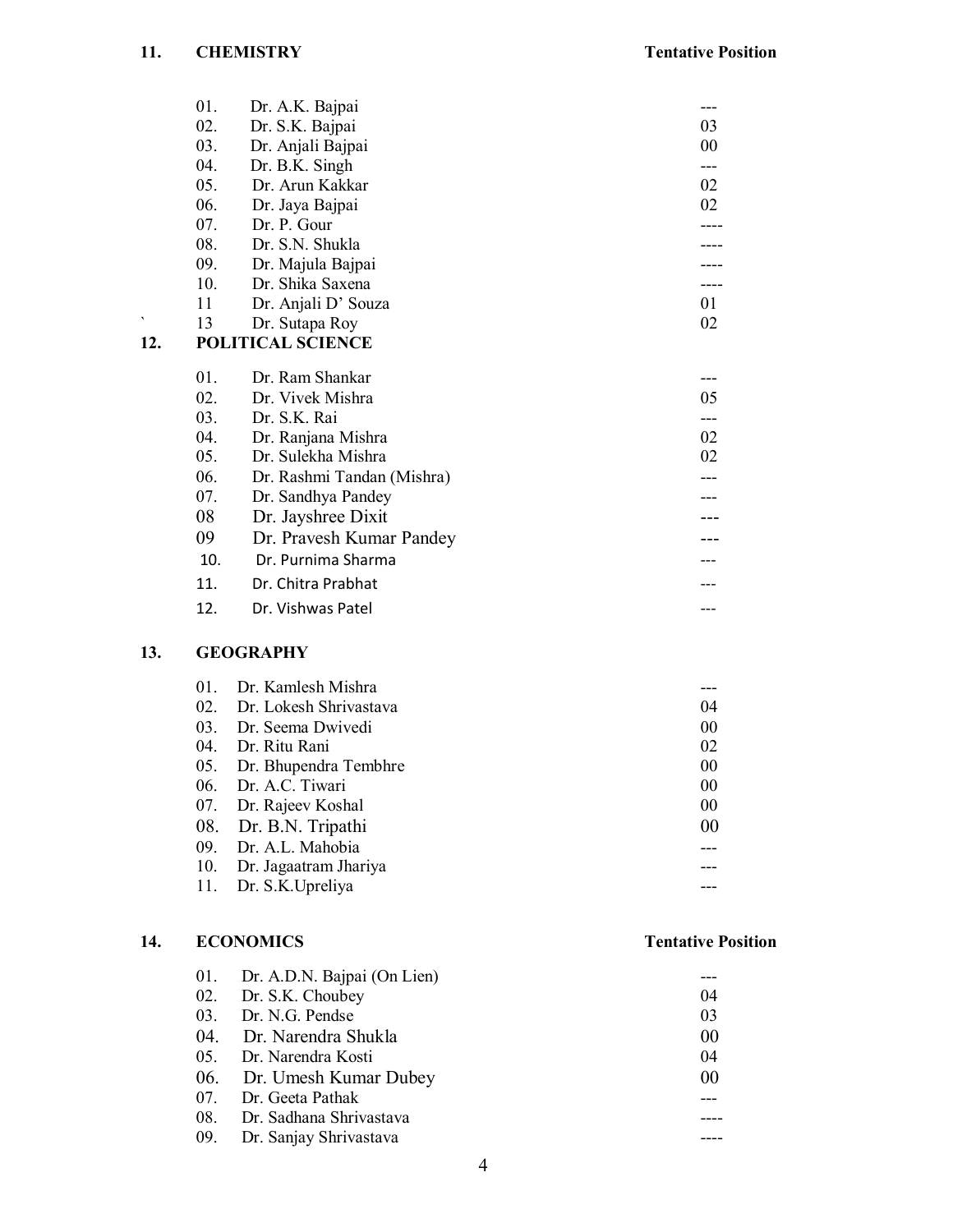| 10. | Dr. Mritunjay Kumar Singh |     |
|-----|---------------------------|-----|
| 11. | Dr. Samta Jain            |     |
| 12. | Dr. Prabha Purwar         |     |
| 13. | Dr. J.K. Gujral           |     |
| 14. | Dr. Elina Philp           | 02  |
| 15. | Dr. G. Valan Arasu        | 03  |
| 16. | Dr. Sunita Shriyastaya    |     |
| 17. | Dr. Mamta Pathak          | --- |
| 18. | Dr. Vibha Nigam           | 03  |
| 19. | Dr. Shail Prabha Koshta   | 02  |
| 20. | Dr.Kumud Shrivastava      | 02  |
| 21. | Dr. Rashmi Choubey        |     |
| 22. | Dr.S.K.Khare              |     |

## **15. BOTANY/BIO-SCIENCE/MICROBIOLOGY/BIO-TECHNOLOGY/ BIOC (POSITION INDICATED IN BOTANY/BIOSCIENCE/MICROBIOLOGY/ BIO-TECHNOLOGY/BIO-CHEMISTRY)**

---

| 01.             | Dr. S.N. Bagchi    |    |
|-----------------|--------------------|----|
| 02.             | Dr. Divya Bagchi   |    |
| 03 <sub>1</sub> | Dr. S.S. Sandhu    | 03 |
| 04.             | Dr. Surendra Singh | 04 |
| 0.5             | Dr. R.P. Mishra    | 00 |

### (I) **BOTANY**

| 01. | Dr. Ranu Singh      | --- |
|-----|---------------------|-----|
| 02  | Dr. Meenal Budhalia | --- |

### **16. BIO-SCIENCE-**

|  | Dr. Manjusha Pouranik |  | --- |
|--|-----------------------|--|-----|
|--|-----------------------|--|-----|

## **17. MICROBIOLOGY-**

| Dr. Meenal Budholia | --- |
|---------------------|-----|
| Dr. Ranu Singh      | --- |

### **18. BIOTECHNOLOGY – Tentative Position**

|     | Dr. P.V. Barde        | --- |
|-----|-----------------------|-----|
| 02. | Dr. S.Rajasubramaniam | --- |

## **19. ZOOLOGY-**

| 01. | Dr. Reeta Bhandari         | 01 |
|-----|----------------------------|----|
|     | 02. Dr. Jay Shree Sharma   |    |
|     | 03. Dr. Shampa Jain        | 02 |
| 04. | Dr. Sadhana Kesharwani     | 02 |
|     | 05. Dr. Varsha Aglawe      | 03 |
|     | 23. Dr. Smt. Reeta Solanki | 02 |
|     | 24. Dr. Sunita Sharma      | 04 |
|     | 25. Dr. Mahima Tripathi    |    |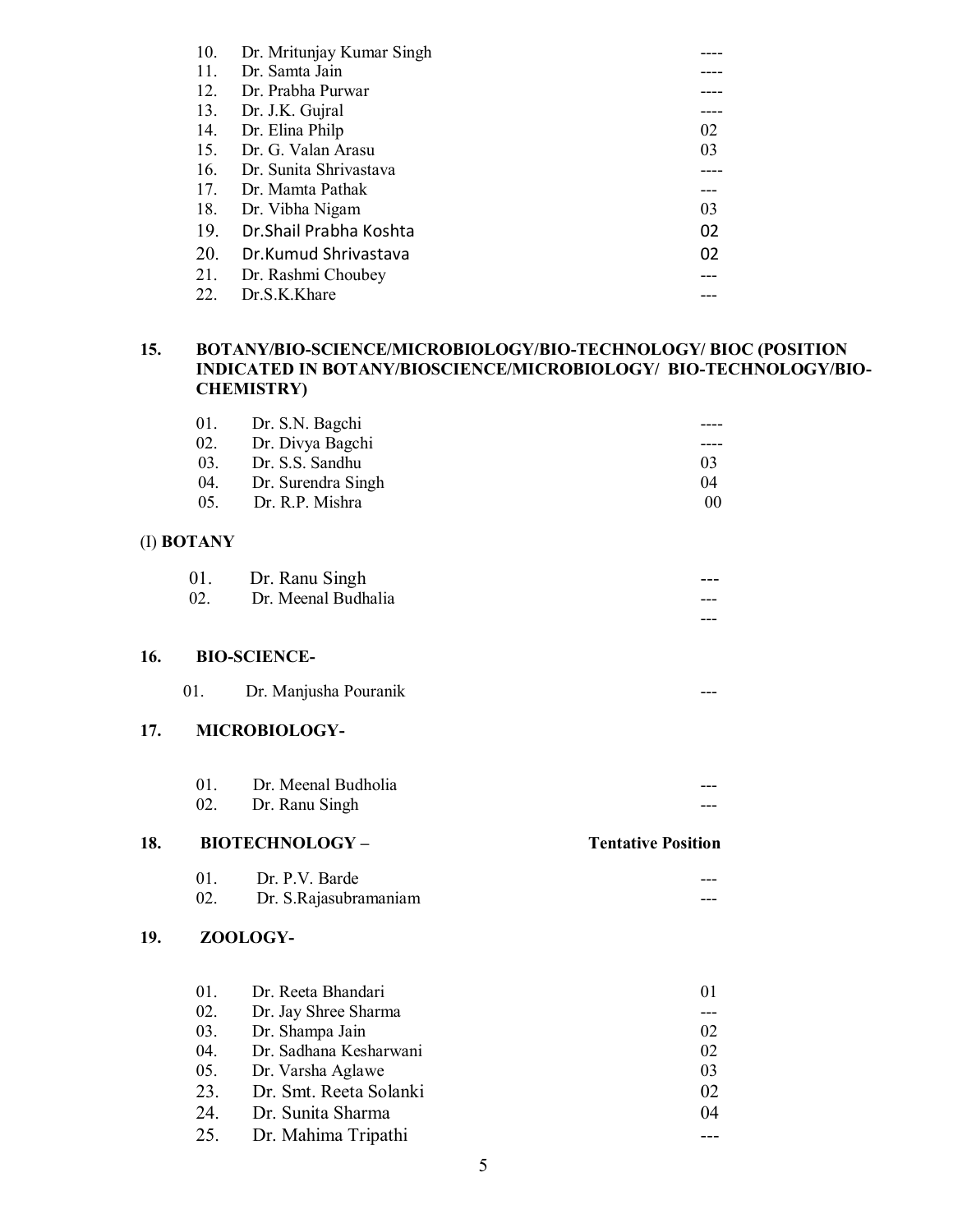|     | 26. Dr. Moni Thomas          |    |
|-----|------------------------------|----|
|     | 27. Dr. Veena Chobey         |    |
|     | 11. Dr. Preeti Khare         | 04 |
| 20. | <b>ENVIRONMENTAL SCIENCE</b> |    |
|     | 1. Dr. R.K. Shrivastava      |    |

## **21. BIO-CHEMISTRY -**

## **22. MATHEMATICS Tentative Position**

| 01 | Dr. S.S. Pandey           | 03 |
|----|---------------------------|----|
| 02 | Dr. Mridula Dubey         | 01 |
| 03 | Dr. J.K. Maitra           | 02 |
| 04 | . Dr. Rajendra Pandey     | 02 |
| 05 | Dr. Mita Darbari          | 01 |
| 06 | Dr. Pratibha Richhariya   | 01 |
| 07 | Dr. Mandira Kar           | 01 |
| 08 | Dr. Akhilesh Kumar Pathak | 01 |
| 09 | Dr.Giriraj Kishore Sahu   | 01 |

# **23. COMPUTER SCIENCE**

| 01. Dr. S.S. Pandey   | $- - -$ |
|-----------------------|---------|
| 02. Dr. Mridula Dubey | 02      |
| 03. Dr. J.K. Maitra   | ---     |

# **24. CHILD DEVELOPMENT**

| 01 | Dr. Geeta Shukla    | ---- |
|----|---------------------|------|
|    | 02. Dr. Abha Tiwari |      |

### **25. FOOD & NUTRITION**

| 01. | Dr. Brijlata Dubey       |                |
|-----|--------------------------|----------------|
| 02. | Dr. Smita Pathak         | 0 <sup>3</sup> |
| 03. | Dr. Nandita Sarkar       | $^{03}$        |
| 04. | Dr. Rajlakshnmi Tripathi | $^{03}$        |

# **26. PHYSICAL EDUCATION**

| 01. Dr. R.K. Yadav      | $---$ |
|-------------------------|-------|
| 02. Dr. Alka Nayak      |       |
| 03. Dr. Vishal O. Banne | -05   |